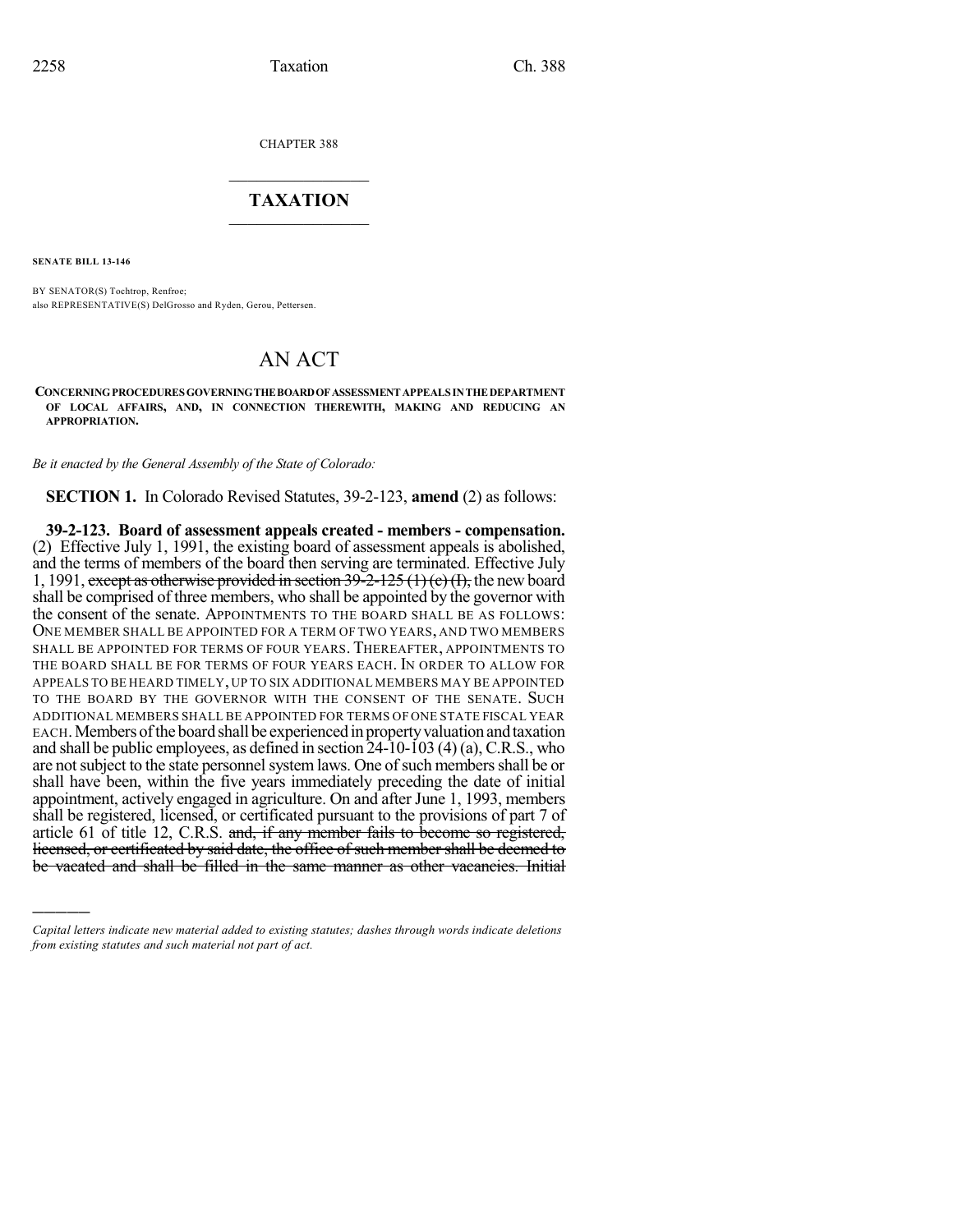## Ch. 388 Taxation 2259

appointments to the board shall be as follows: One member shall be appointed for a term of two years, and two members shall be appointed for terms of four years. Thereafter, appointments to the board shall be for terms of four years each. Service on the board shall be at the pleasure of the governor, who may appoint a replacement to serve for the unexpired term of any member. Such replacement shall be appointed with the consent of the senate. Any other vacancies on the board shall be filled by appointment by the governor with the consent of the senate for the unexpired term.

**SECTION 2.** In Colorado Revised Statutes, 39-2-125, **amend**  $(1)$  (c) and  $(1)$  (h) introductory portion as follows:

**39-2-125. Duties of the board.** (1) The board of assessment appeals shall perform the following duties, such performance to be in accordance with the applicable provisions of article 4 of title 24, C.R.S.:

(c) Hear appeals from decisions of county boards of equalization filed not later than thirty days after the entry of any such decision. Appeal decisions shall be rendered within thirty days after the date of hearing or by the last day of the same calendar year, whichever is the earlier date. However, if, as a result of an extraordinary work load, all hearings cannot be completed before the last day of the same calendar year, the general assembly may, by appropriation, provide for the following:

(I) The appointment of up to six additional members to the board in the same manner as specified in section 39-2-123 (2). Such members shall satisfy such qualifications and shall be entitled to such compensation as are specified in section 39-2-123. Such additional members shall be appointed for terms of one state fiscal year each.

(II) The authorization for the board to schedule hearings for a period of time not to exceed the time for which such appropriation is made; and

(III) The hiring of additional personnel on a contract basisforthe members ofthe board appointed pursuant to subparagraph (I) of this paragraph (c) and to assist in handling such caseload.

(h) Collect any filing fee thatshall accompany a taxpayer's request for a hearing before the board pursuant to this section. All fees collected by the board shall be transmitted to the state treasurer, who shall credit the same to the general fund BOARD OF ASSESSMENT APPEALS CASH FUND, WHICH FUND IS HEREBY CREATED IN THE STATE TREASURY AND REFERRED TO IN THIS PARAGRAPH (h) AS THE "CASH FUND".ALL MONEYS CREDITED TO THE CASH FUND SHALL BE USED IN ACCORDANCE WITH THE REQUIREMENTS OF THIS SECTION AND SHALL NOT BE DEPOSITED IN OR TRANSFERRED TO THE GENERAL FUND OF THIS STATE OR ANY OTHER FUND. THE MONEYS CREDITED TO THE CASH FUND SHALLBE AVAILABLE FOR APPROPRIATION BY THE GENERAL ASSEMBLY TO THE BOARD OF ASSESSMENT APPEALS IN THE ANNUAL GENERAL APPROPRIATION ACT. IN MAKING THE ANNUAL APPROPRIATION TO THE BOARD OF ASSESSMENT APPEALS UNDER THE ANNUAL GENERAL APPROPRIATION ACT, THE GENERAL ASSEMBLY SHALL CONSIDER AVAILABLE REVENUES AND RESERVE BALANCES IN THE CASH FUND. ANY INTEREST EARNED ON AMOUNTS IN THE CASH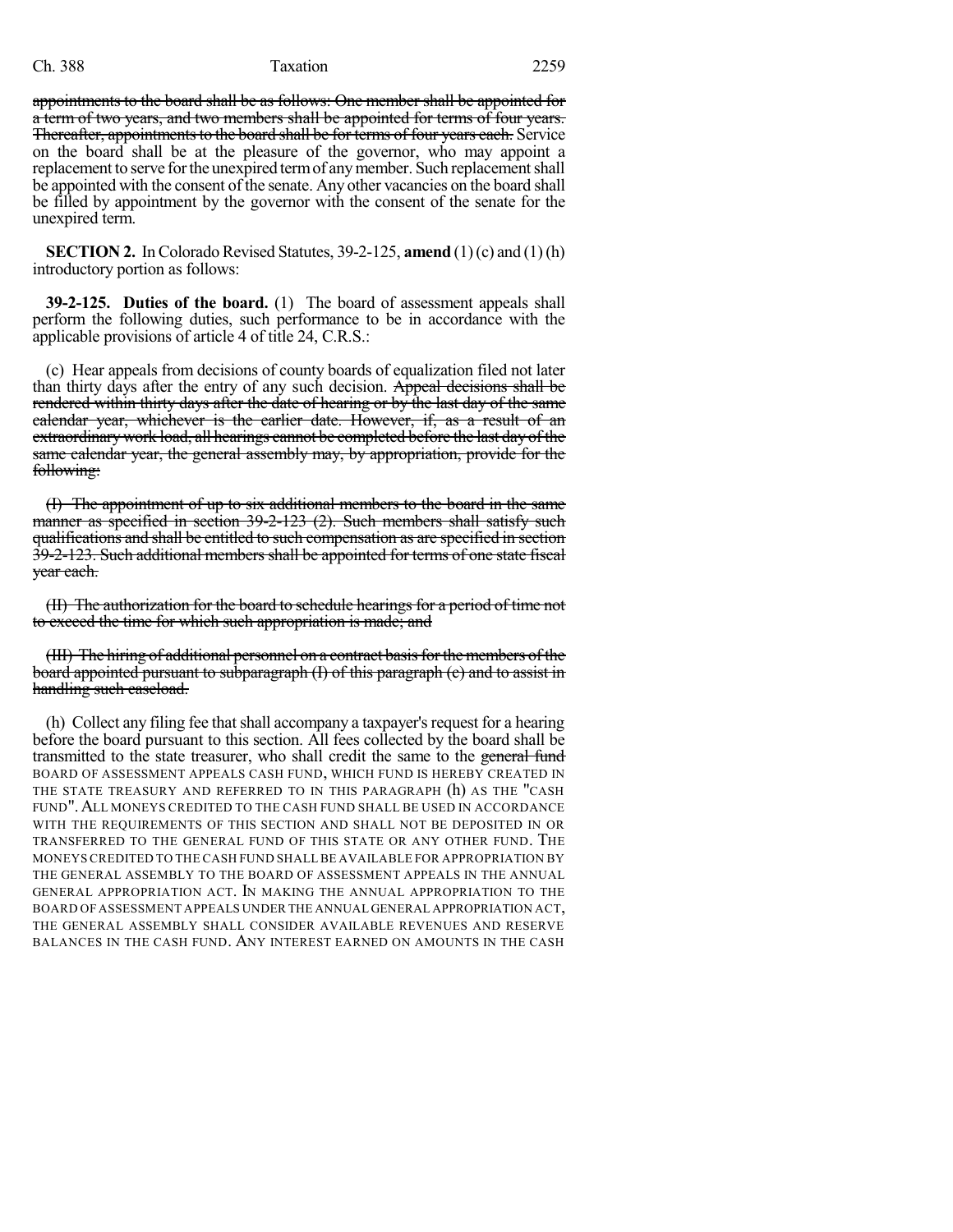FUND SHALL BE CREDITED TO THE CASH FUND. Any request for a hearing before the board pursuant to sections 39-2-117 (5) (b), 39-4-108 (8), 39-8-108 (1), and 39-10-114.5 (1) shall be accompanied by a nonrefundable filing fee as follows:

**SECTION 3.** In Colorado Revised Statutes, 39-2-127, **add** (6) as follows:

**39-2-127. Board of assessment appeals meetings - proceedings representation before board.** (6) THE BOARD OF ASSESSMENT APPEALS SHALL ISSUE A WRITTEN DECISION FOR EACH APPEAL IT HEARS. EACH SUCH WRITTEN DECISION MUST EITHER BE A SUMMARY DECISION OR A FULL DECISION; HOWEVER, A SUMMARY DECISION MAY ONLY BE ISSUED UPON REQUEST FOR A SUMMARY DECISION MADE BY BOTH PARTIES BEFORE THE BOARD. A FULL DECISION MUST CONTAIN SPECIFIC FINDINGS OF FACT AND CONCLUSIONS OF LAW. A SUMMARY DECISION NEED NOT CONTAIN SPECIFIC FINDINGS OFFACT AND CONCLUSIONS OF LAW. IF THE BOARD HAS ISSUED A SUMMARY DECISION, A PARTY DISSATISFIED WITH THE SUMMARY DECISION MAY FILE A WRITTEN REQUEST WITH THE BOARD FOR A FULL DECISION. THE WRITTEN REQUEST MUST BE RECEIVED BY THE BOARD WITHIN TEN WORKING DAYS AFTER THE DATE ON WHICH THE SUMMARY DECISION WAS MAILED. TIMELY FILING OF THE WRITTEN REQUEST WITH THE BOARD IS A PREREQUISITE TO REVIEW OF THE BOARD'S DECISION BY THE COURT OF APPEALS. UPON TIMELY REQUEST FOR A FULL DECISION, THE BOARD SHALL ISSUE A FULL DECISION AND ENTER IT AS THE FINAL DECISION IN THE APPEAL SUBJECT TO JUDICIAL REVIEW BY THE COURT OF APPEALS AS PROVIDED IN SECTION 39-8-108 (2) OR 39-10-114.5 (2).

**SECTION 4.** In Colorado Revised Statutes, **amend** 39-2-128 as follows:

**39-2-128. Board of assessment appeals may issue orders.** The board of assessment appeals may issue such orders as it deems necessary to ascertain facts and to carry out its decisions, and any such order directed to a county assessor or a county board of equalization shall be enforceable in the district court of the county. upon application of the property tax administrator.

**SECTION 5. Appropriation - adjustments to 2013 long bill.** (1) For the implementation ofthis act, appropriations made in the annual general appropriation act to the department of local affairs for the fiscal year beginning July 1, 2013, are adjusted as follows:

(a) The general fund appropriation for the property taxation division, board of assessment appeals, is decreased by \$150,000.

(2) In addition to anyother appropriation, there is herebyappropriated, out of any moneys in the board of assessment appeals cash fund created in section 39-2-125 (1) (h), Colorado Revised Statutes, not otherwise appropriated, to the department of local affairs, for the fiscal year beginning July 1, 2013, the sum of \$150,000, or so much thereof as may be necessary, to be allocated to the property taxation division for the board of assessment appeals related to the implementation of this act.

**SECTION 6. Effective date.** This act takes effect July 1, 2013.